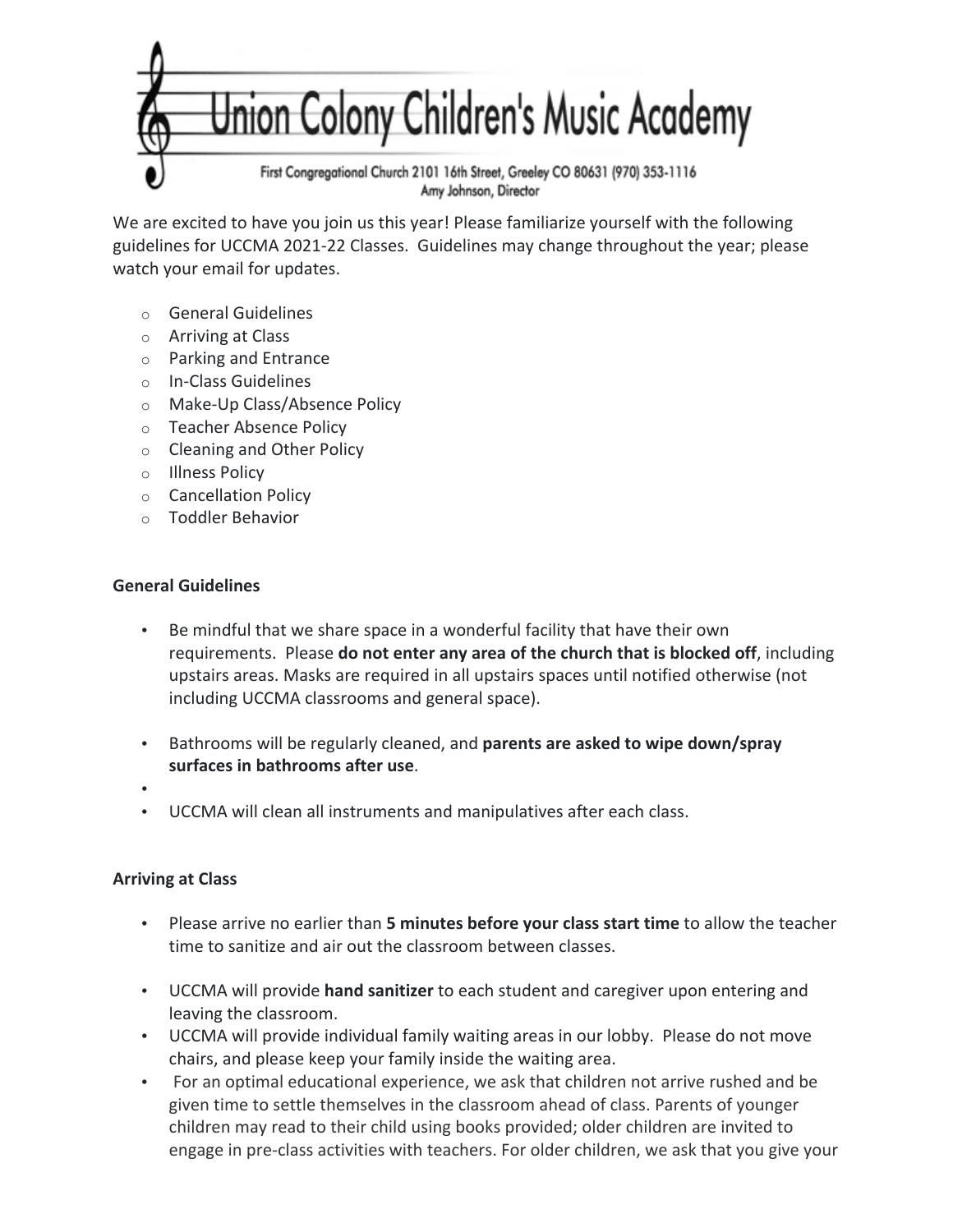child time to get to class, take off outerwear, and make a bathroom stop. Your teacher will open the classroom door when ready for the children.

• Food, toys or other "distractions" often cause problems rather than provide comfort when brought into music class. Since another child might want your child's drink or stuffed animal, please leave those things at home or in the car.

#### **Parking and Entrance**

• Parking and entrance to UCCMA will be by the East parking lot and doors, across from NCMC.

### **In-Class Guidelines**

• UCCMA will maintain social distance for the majority of activities and will guide their students and families to do so as well. We understand that toddlers will want to wander and explore; we ask that you redirect your child if they wander into the space of another family.

#### **Make-Up Class/Absence Policy**

- **Attendance:** We encourage regular attendance to allow your child the best musical experience. Excitement towards music and music activities is built through repetition and expectations set over weeks of regular class.
- Tuition takes into account the fact that children get sick and may have to miss a class or two from time to time. We do offer opportunities to makeup classes missed; please email or call to join an existing class as space allows or to sign up for our occasional makeup classes. Drop-in make-ups are not available at this time.

#### **Teacher Absence Policy**

• If UCCMA cancels classes, we will schedule a makeup class for the missed class. If possible, we will schedule the make-up class during the same weekday and time as the missed class, but may schedule during the same weekday at a similar time or the same time on a similar day (MWF, or TTH).

#### **Cleaning Policy**

- UCCMA will sanitize our high-use areas throughout the day. This includes pianos, keyboards, drums, door handles, and bathrooms.
- UCCMA will clean all instruments and manipulatives after each class.